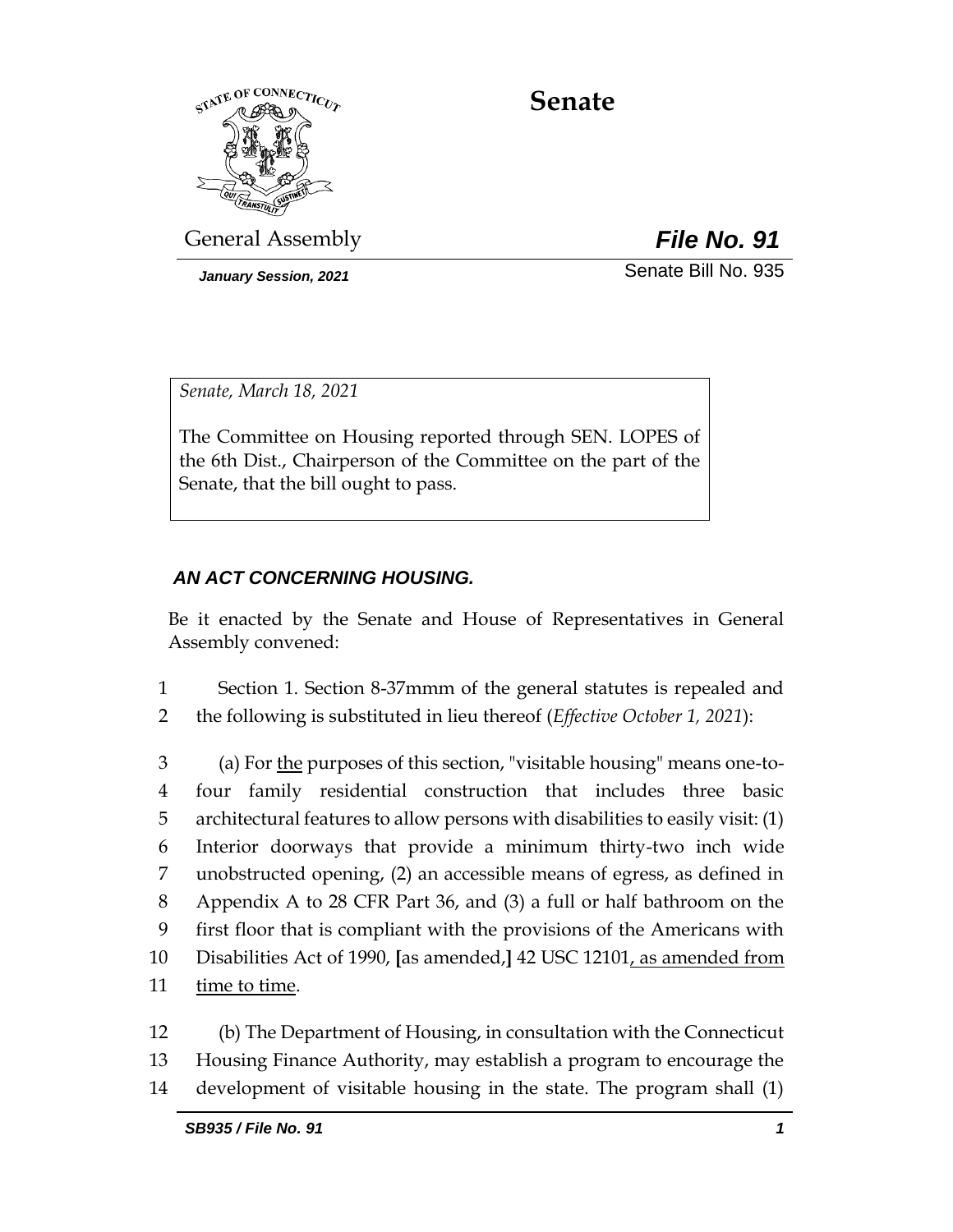provide a single point of contact for any person seeking financial or technical assistance from the state to construct visitable housing, (2) identify financial incentives for developers who construct visitable housing, and (3) include public education about such housing. **[**The department shall submit a report on the status of the program, in accordance with section 11-4a, to the joint standing committee of the General Assembly having cognizance of matters relating to housing not later than October 1, 2012.**]**

 (c) The Department of Housing shall establish, within available appropriations, an informational web page in a conspicuous place on such department's Internet web site with a list of links to available visitable housing resources.

| This act shall take effect as follows and shall amend the following<br>sections: |                 |         |
|----------------------------------------------------------------------------------|-----------------|---------|
| Section 1                                                                        | October 1, 2021 | 8-37mmm |

*HSG Joint Favorable*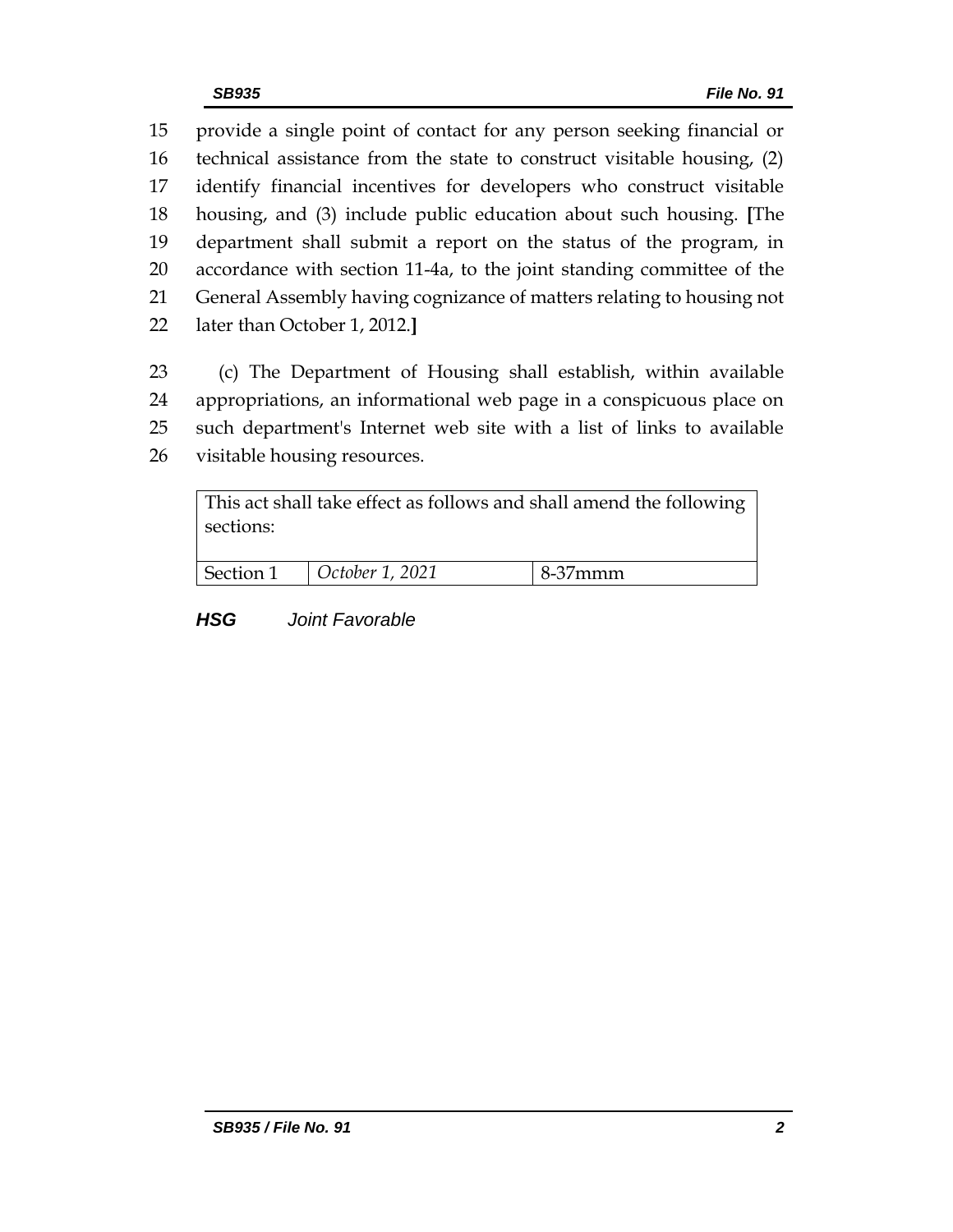*The following Fiscal Impact Statement and Bill Analysis are prepared for the benefit of the members of the General Assembly, solely for purposes of information, summarization and explanation and do not represent the intent of the General Assembly or either chamber thereof for any purpose. In general, fiscal impacts are based upon a variety of informational sources, including the analyst's professional knowledge. Whenever applicable, agency data is consulted as part of the analysis, however final products do not necessarily reflect an assessment from any specific department.*

## *OFA Fiscal Note*

*State Impact:* None

*Municipal Impact:* None

#### *Explanation*

The bill has no fiscal impact as it eliminates an obsolete reporting requirement for the Department of Housing and makes other technical changes.

*The Out Years*

*State Impact:* None

*Municipal Impact:* None